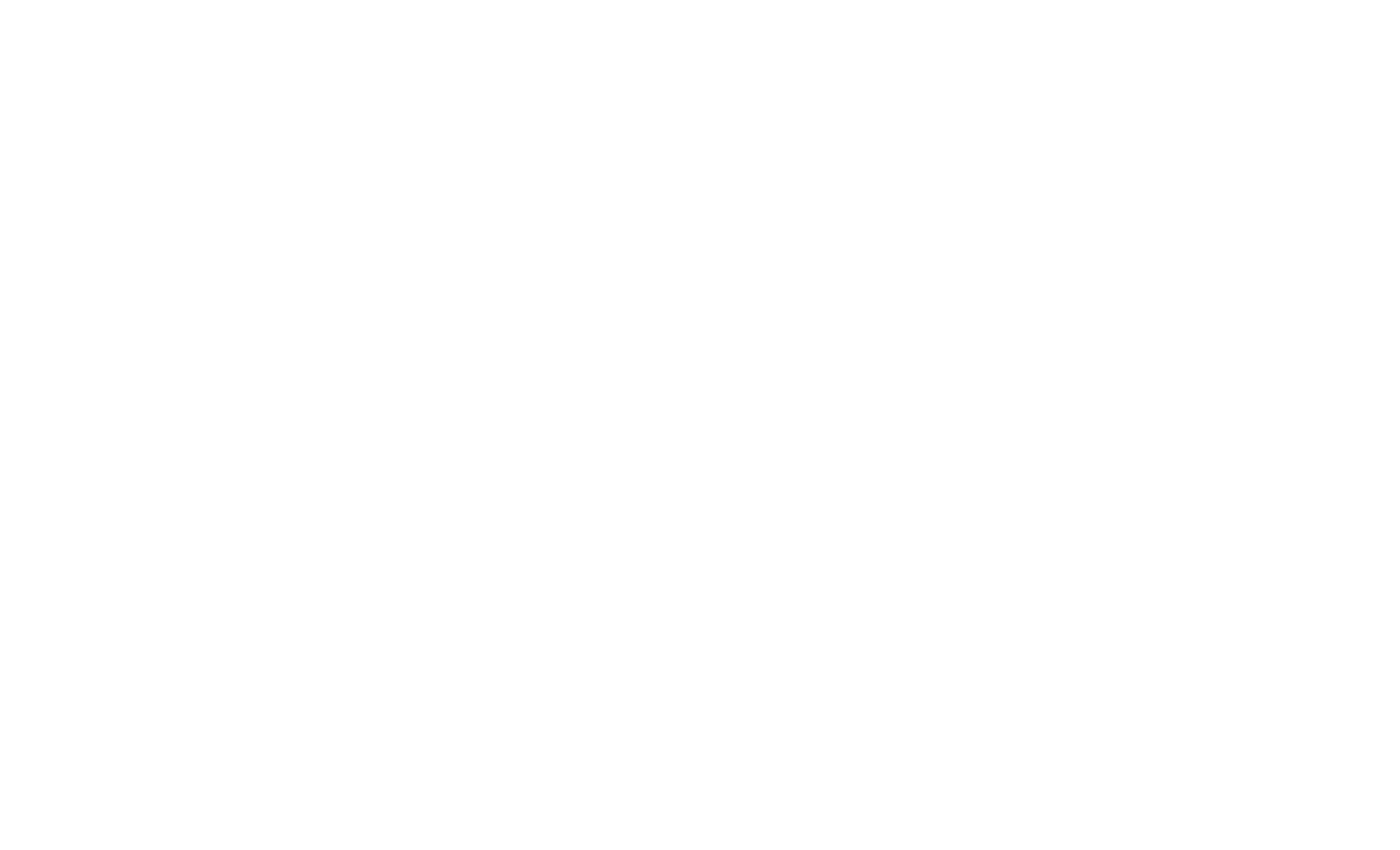## **PROPOSED ILLUMINATED DIRECTIONAL SIGN**





visit us at [www.triumphsigns.com](http://www.triumphsigns.com/) and and the consulting, Inc./All rights reserved. This drawing was created by Triumph Signs & Consulting, Inc., and contains exclusive design elements by Triumph and may not be reproduced o

CLEARANCE BARRIER

 $\Box$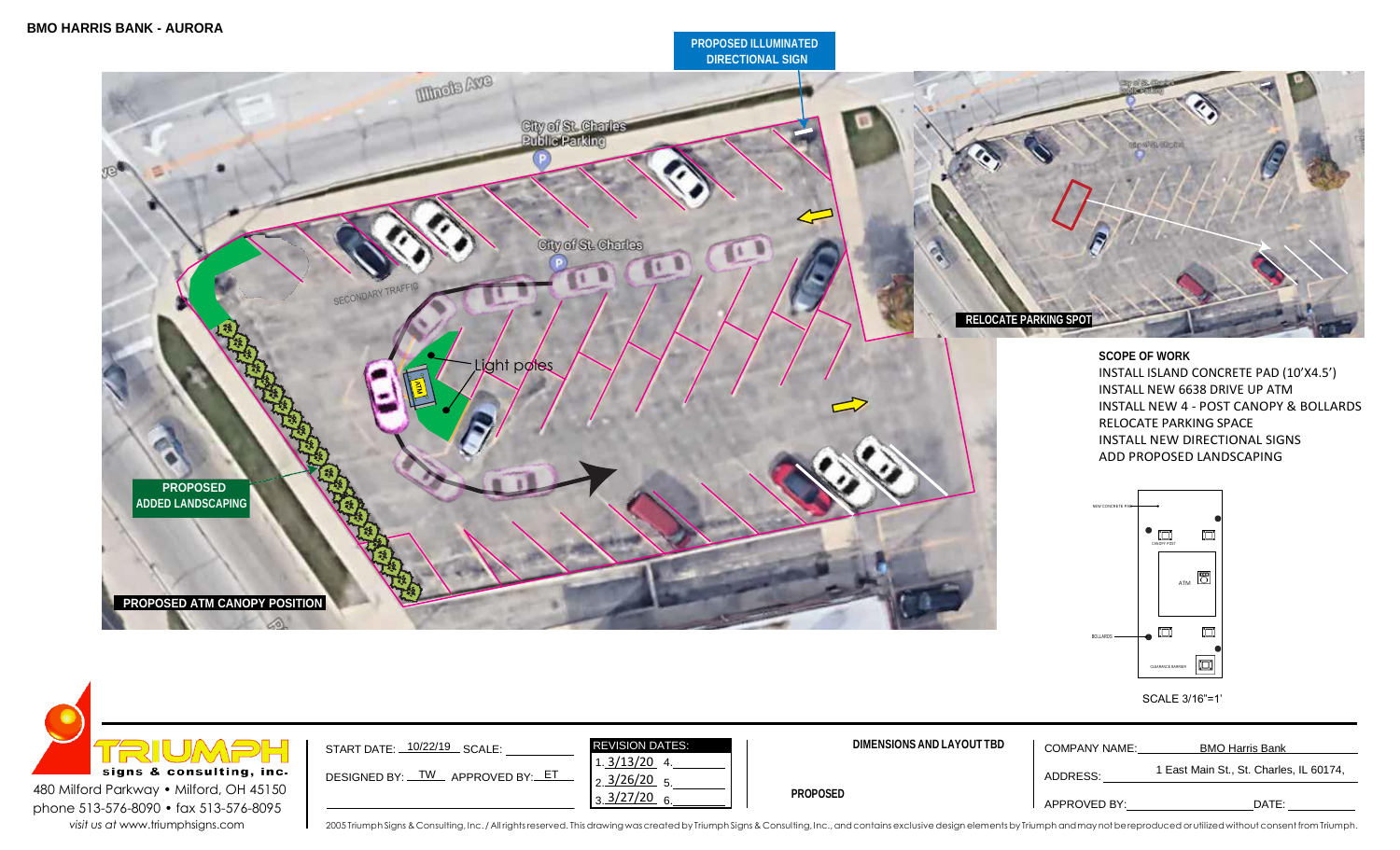## **4 POST CANOPY**





2005 Triumph Signs & Consulting, Inc./All rights reserved. This drawing was created by Triumph Signs & Consulting, Inc., and contains exclusive design elements by Triumph and may not be reproduced or utilized without conse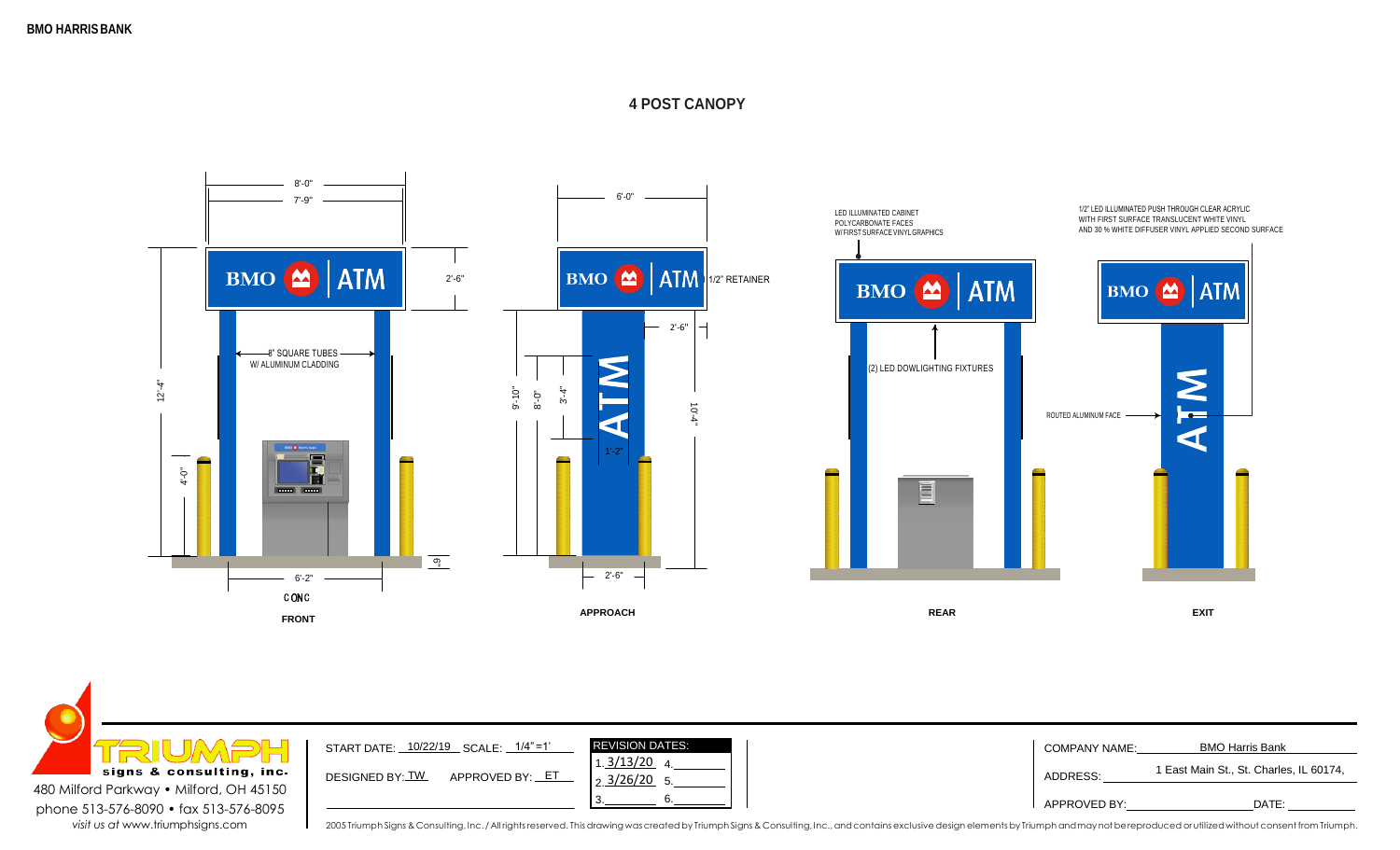◢

## **INTERNAL VIEW**







| <b>EIUMBE</b><br>signs & consulting, inc. | START DATE: 10/22/19 SCALE: 1/4"=1'  | <b>REVISION DATES:</b><br>.3/13/20_4                                                                                                                                                                                           | <b>COMPANY NAME:</b> | <b>BMO Harris Bank</b><br>1 East Main St., St. Charles, IL 60174, |
|-------------------------------------------|--------------------------------------|--------------------------------------------------------------------------------------------------------------------------------------------------------------------------------------------------------------------------------|----------------------|-------------------------------------------------------------------|
| 480 Milford Parkway . Milford, OH 45150   | APPROVED BY: _ET_<br>DESIGNED BY: TW | $\frac{3/26/20}{5}$ 5.                                                                                                                                                                                                         | ADDRESS:             |                                                                   |
| phone 513-576-8090 • fax 513-576-8095     |                                      |                                                                                                                                                                                                                                | APPROVED BY:         | DATE:                                                             |
| visit us at www.triumphsigns.com          |                                      | 2005 Triumph Signs & Consulting, Inc./All rights reserved. This drawing was created by Triumph Signs & Consulting, Inc., and contains exclusive design elements by Triumph and may not be reproduced or utilized without conse |                      |                                                                   |

ALUMINUMCLADDINGAPPLIEDTOINTERIORAND EXTERIOR OF 4" SQUARE TUBES W/ COUNTERSUNK SCREWS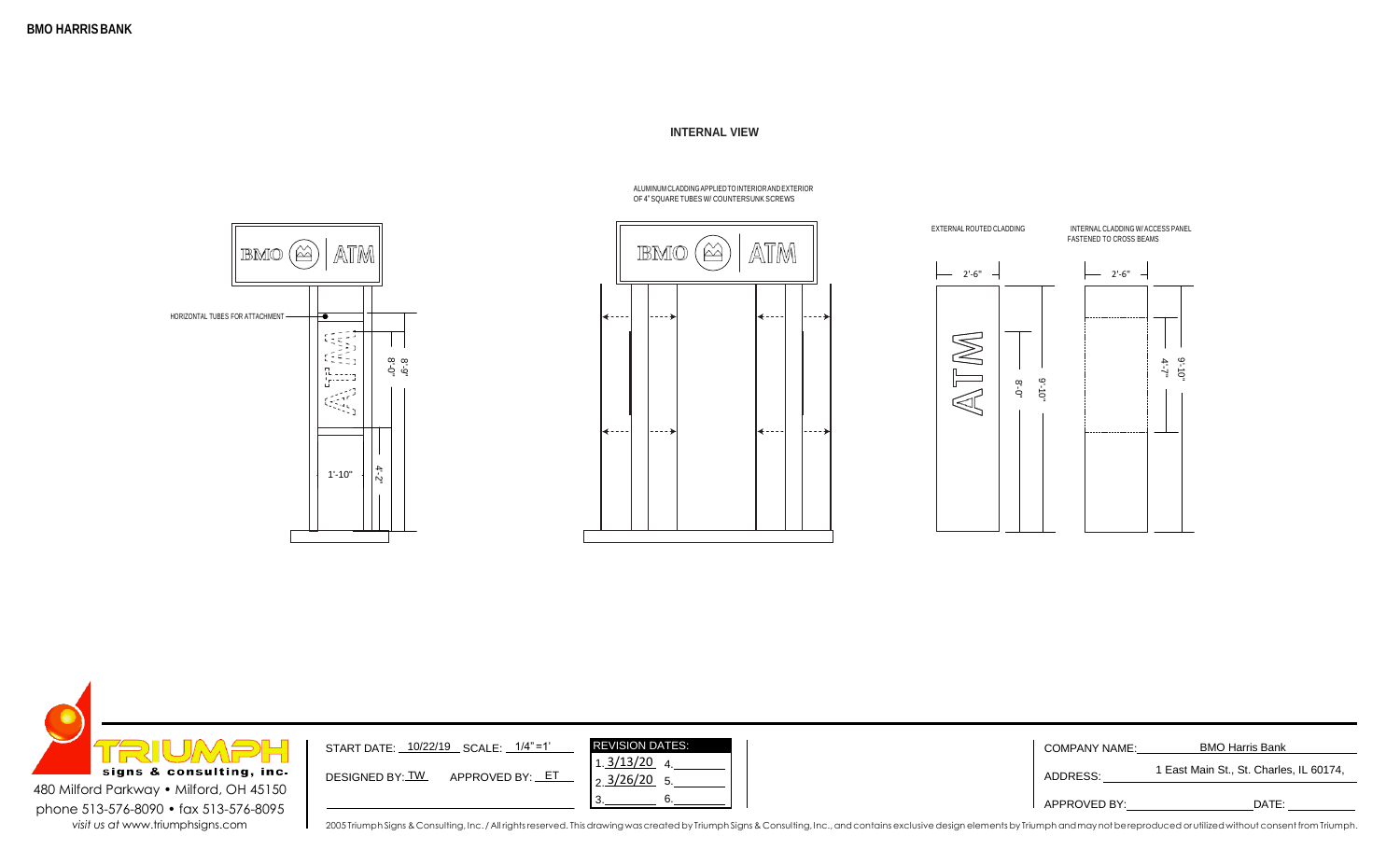



**CLEARANCE BAR**